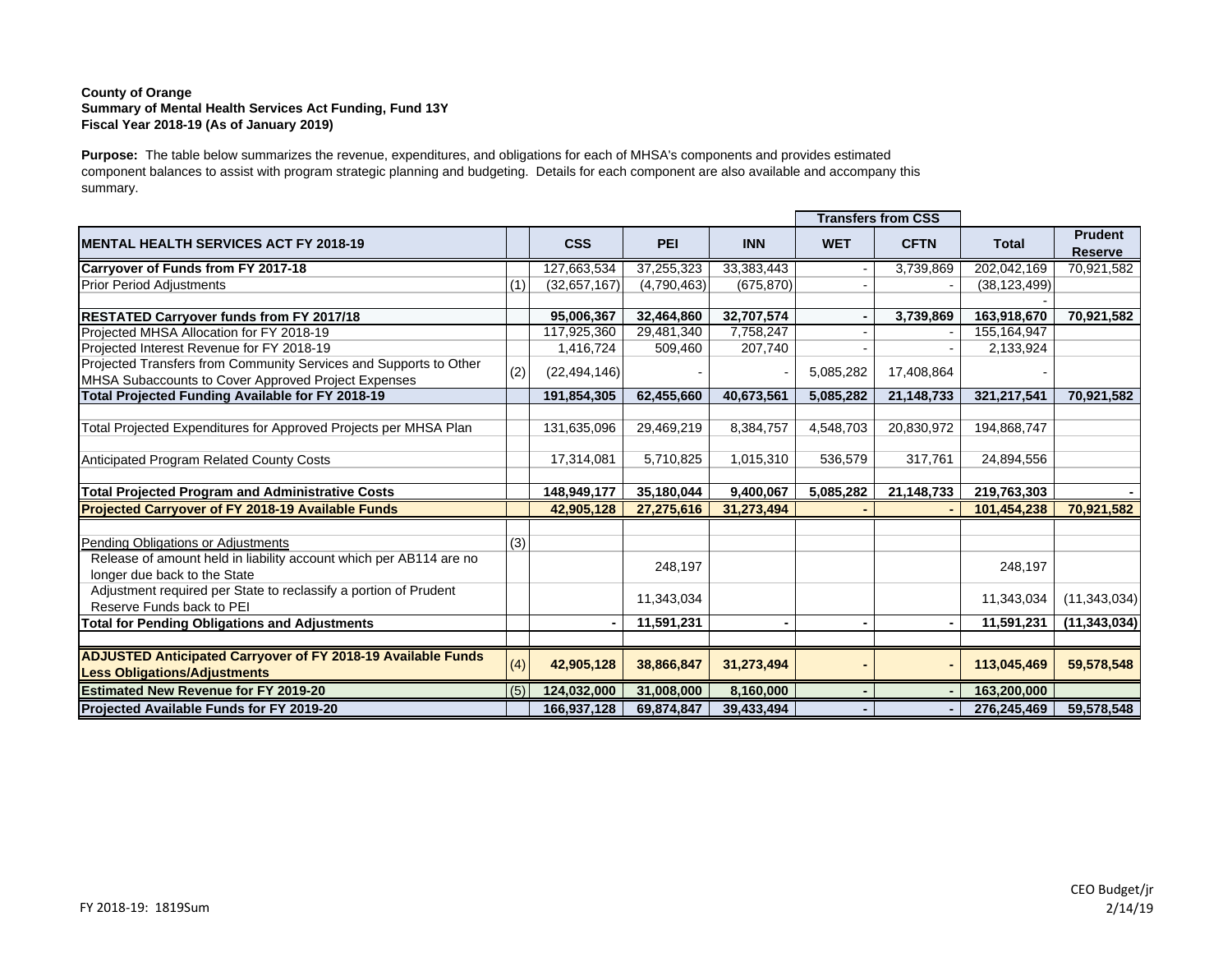#### **Mental Health Services Act (MHSA/Prop 63) Allocation Summary for Fiscal Year 2018-19 (As of January 2019) Community Services and Supports (CSS)**

Purpose: To report on the revenues and expenditures by MHSA component and identify any pending items to provide information needed for strategic planning and programming.

|                                                                                                                                                    |     | FY 16/17                | FY 17/18               |                                  |                              | FY 2018/19                        |                         |                         |
|----------------------------------------------------------------------------------------------------------------------------------------------------|-----|-------------------------|------------------------|----------------------------------|------------------------------|-----------------------------------|-------------------------|-------------------------|
|                                                                                                                                                    |     | <b>Actuals</b>          | <b>Actuals</b>         | <b>Approved</b><br><b>Budget</b> |                              | <b>Adjustments Current Budget</b> | <b>Actuals</b>          | <b>Projections</b>      |
| Carryover of Funds from Prior Fiscal Year                                                                                                          |     | 97,583,337              | 117,401,062            | 95,006,367                       |                              | 95.006.367                        | 127,663,534             | 127,663,534             |
| Adjust for prior period transactions completed in prior fiscal year                                                                                | (1) | 35,355                  | (8,543,741)            |                                  |                              |                                   | (32,657,167)            | (32,657,167)            |
| <b>Beginning Balance for Fiscal Year</b>                                                                                                           |     | 97,618,692              | 108,857,321            | 95,006,367                       |                              | 95,006,367                        | 95,006,367              | 95,006,367              |
| Revenue for MHSA Allocation                                                                                                                        |     | 113,304,133             | 122,944,077            | 117,925,360                      |                              | 117,925,360                       | 63,664,399              | 117,925,360             |
| <b>Interest Revenue</b>                                                                                                                            |     | 1,384,739               | 2,660,843              | 1,416,724                        |                              | 1,416,724                         | 2,109,192               | 1,416,724               |
| Transfers from Community Services and Supports to Other MHSA Subaccounts to Cover<br>Approved Project Expenses                                     | (2) |                         | (7,631,053)            | (21, 886, 747)                   |                              | (22, 494, 146)                    | (1,826,775)             | (22, 494, 146)          |
| <b>Total Funding Available</b>                                                                                                                     |     | 212,307,564             | 226,831,188            | 192,461,704                      |                              | 191,854,305                       | 158,953,184             | 191,854,305             |
| Board and MHSA Committee Approved Projects per MHSA Plan                                                                                           |     |                         |                        |                                  |                              |                                   |                         |                         |
| Intensive Outpatient (Full Service Partnership (FSP) Programs)                                                                                     |     |                         |                        |                                  |                              |                                   |                         |                         |
| 1. Children's Full Service Partnership/Wraparound                                                                                                  |     | 12,634,453              | 13,508,116             | 6.654.575                        |                              | 6,654,575                         | 6,566,132               | 11,054,575              |
| 2. Children and Youth Behavioral Health Program of Assertive Community Treatment<br>3. Transitional Age Youth Full Service Partnership/Wraparound  |     |                         | 5,905,778              | 1,100,000<br>10,684,468          |                              | 1,100,000                         |                         |                         |
| 4. Adult Full Service Partnership                                                                                                                  |     | 6,057,135<br>29,683,134 | 33,466,944             | 21,592,093                       |                              | 10,684,468<br>21,592,093          | 3,018,516<br>17,210,689 | 8,184,468<br>21,592,093 |
| 5. Adult Program of Assertive Community Treatment                                                                                                  |     | 321,784                 | 801,558                | 8,631,926                        |                              | 8,631,926                         |                         | 8,028,018               |
| 6. Transitional Age Youth Program of Assertive Community Treatment                                                                                 |     |                         |                        | 896,092                          |                              | 896,092                           | 324,079                 | 900,000                 |
| 7. Assisted Outpatient Treatment<br>8. Mental Health Court-Probation Services                                                                      |     | 744,761                 |                        | 5,015,841<br>921,000             |                              | 5,015,841<br>921,000              | 336,029                 | 5,015,841               |
| 9. Older Adult Full Service Partnership                                                                                                            |     | 2,716,050               | 1,845,645              | 2,683,249                        |                              | 2,683,249                         | 871,824                 | 2,683,249               |
| 10. Older Adult Program of Assertive Community Treatment                                                                                           |     |                         |                        | 521,632                          |                              | 521,632                           |                         | 671,632                 |
| 11. FSP Portion of Non-Admin Programs under Other Programs<br><b>Total Intensive Outpatient (FSP Programs)</b>                                     |     | 52, 157, 317            | 55,528,041             | 16,042,428<br>74,743,304         | (16,042,428)<br>(16,042,428) | 58,700,876                        | 28,327,270              | 58,129,876              |
|                                                                                                                                                    |     |                         |                        |                                  |                              |                                   |                         |                         |
| Non-FSP Navigation /Access and Linkage to Treatment                                                                                                |     |                         |                        |                                  |                              |                                   |                         |                         |
| 1. BHS Outreach & Engagement (Adult)<br>2. Correctional Health Services: Jail to Community Re-Entry                                                |     | 514,325                 | 1,064,234              | 1,227,973<br>3,200,000           | 1,841,960                    | 3,069,933<br>3,200,000            | 286,708                 | 2,569,933<br>475,000    |
| 3. The Courtyard (Outreach)<br>Crisis                                                                                                              |     | 146.356                 | 175,979                | 475,000                          | 25,000                       | 500,000                           | 290,176                 | 900,000                 |
| 4. Children's Crisis Assessment Team (CAT)                                                                                                         |     | 1,019,320               | 774,779                | 1,265,613                        | 1,898,419                    | 3,164,032                         | 535,328                 | 2,864,032               |
| 5. Adult/Adult Transitional Age Youth (TAY) Crisis Assessment Team/Psychiatric<br>Evaluation and Response Team (CAT/PERT)                          |     | 3,244,823               | 3,371,813              | 4,451,183                        | 1,520,643                    | 5,971,826                         | 1,825,491               | 5,371,826               |
| 6. Crisis Stabilization Units<br>7. Children's In-Home Crisis Stabilization                                                                        |     | 306,793                 | 1,020<br>288,206       | 4,250,000<br>325,644             | 750,000<br>759,836           | 5,000,000<br>1,085,480            | 4,590<br>131,910        | 5,400<br>1,085,480      |
| 8. Adult and Transitional Age Youth In-Home Crisis Stabilization                                                                                   |     |                         |                        | 1,275,000                        | 225,000                      | 1,500,000                         | 376,444                 | 1,200,000               |
| 9. Children's Crisis Residential                                                                                                                   |     | 802,825                 | 822,155                | 1,001,474                        | 2,336,774                    | 3,338,248                         | 347,249                 | 2,988,248               |
| 10. Transitional Age Youth Crisis Residential                                                                                                      |     |                         |                        | 74,568                           | 1,416,800                    | 1,491,368                         |                         | 1,491,368               |
| 11. Adult Crisis Residential<br><b>Outpatient Treatment</b>                                                                                        |     | 1,062,366               | 1,768,541              | 3,000,983                        | 750,246                      | 3,751,229                         | 699,318                 | 3,251,229               |
| 12. Youth Core Services                                                                                                                            |     | 447,773                 | (72, 563)              | 2,300,000                        |                              | 2,300,000                         | 30,045                  | 1,200,000               |
| 13. OC Children w/Co-Occurring Mental Health Disorder (Chronic Acute Severe Physical<br>Illness, Special Needs or Eating Disorders)                |     | 436,950                 |                        | 1,250,000                        | 1,250,000                    | 2,500,000                         | 141,465                 | 600,000                 |
| 14. Integrated Community Services                                                                                                                  |     | 1,667,051               | 1,435,019              | 1,848,000                        |                              | 1,848,000                         | 631,373                 | 1,648,000               |
| 15. Recovery Centers/Clinic Recovery Services / Open Access<br>16. Older Adult Services (Recovery)                                                 |     | 6,806,480<br>1,278,013  | 7,010,632<br>1,343,760 | 8,975,360<br>1,568,047           | 183,171<br>100,088           | 9,158,531<br>1,668,135            | 3,466,803<br>851,635    | 8,158,531<br>1,668,135  |
| <b>Supportive Housing</b>                                                                                                                          |     |                         |                        |                                  |                              |                                   |                         |                         |
| 17. Housing/Year-Round Emergency Shelter                                                                                                           |     | 111,116                 | 84,000                 | 957,026                          | 410,154                      | 1,367,180                         | 33,593                  | 1,367,180               |
| 18. Bridge Housing for the Homeless<br>OCCR Housing MOU (Formerly known as Housing)                                                                |     | 5,000,000               | 35,000,000<br>92,885   | 1,000,000<br>120,644             | 1,000,000<br>361,933         | 2,000,000<br>482,577              | 578,574<br>130,998      | 2,000,000<br>282,577    |
| 19. Housing                                                                                                                                        |     |                         |                        |                                  | 25,000,000                   | 25,000,000                        | 25,000,000              | 25,000,000              |
| <b>Residential Treatment</b>                                                                                                                       |     |                         |                        |                                  |                              |                                   |                         |                         |
| 20. Adolescent Dual Diagnosis Residential Treatment (Children's Co-Occurring Mental<br>Health and Substance Abuse Disorders Residential Treatment) |     | 204,710                 | 354,628                | 427,500                          |                              | 427,500                           | 109,995                 | 302,780                 |
| 21. Adult Dual Diagnosis Residential Treatment (Adult Co-Occurring Mental Health And                                                               |     |                         | 264,025                | 50,000                           | 450,000                      | 500,000                           |                         |                         |
| Substance Abuse Disorders Residential Treatment)<br><b>Recovery and Supportive Services</b>                                                        |     |                         |                        |                                  |                              |                                   |                         |                         |
| 12. Mentoring for Children and Youth                                                                                                               |     | 413,985                 | 489,628                | 500,000                          |                              | 500,000                           | 331,107                 | 500,000                 |
| 13. Peer Mentoring (Adult/Older Adult)                                                                                                             |     | 934,528                 | 1,556,730              | 4,249,888                        |                              | 4,249,888                         | 730,896                 | 3,049,888               |
| 14. Wellness Centers<br>15. Supportive Employment                                                                                                  |     | 2,565,552<br>980,114    | 2,688,463<br>973,059   | 2,766,198<br>1,097,010           | 488,153<br>274,252           | 3,254,351<br>1,371,262            | 1,196,458<br>411,544    | 3,254,351<br>1,371,262  |
| 16. Transportation                                                                                                                                 |     |                         |                        | 1,000,000                        |                              | 1,000,000                         | 132,819                 | 900,000                 |
| Other MHSA Eligible Projects<br><b>Total Non-FSP Programs</b>                                                                                      |     |                         |                        | 48,657,111                       |                              |                                   | 34,215                  |                         |
|                                                                                                                                                    |     | 27,943,080              | 59,486,993             |                                  | 41,042,429                   | 89,699,540                        | 38,308,732              | 73,505,220              |
| Program Related County Costs                                                                                                                       |     | 14,806,105              | 16,809,787             | 22,212,075                       |                              | 22,212,075                        | 7,006,703               | 17,314,081              |
| <b>Total Program and Administrative Costs</b>                                                                                                      | (4) | 94.906.502              | 131,824,821            | 145,612,490                      |                              | 170,612,491                       | 73,642,704              | 148,949,177             |
| <b>Projected Carryover of Available Funds</b>                                                                                                      |     | 117,401,062             | 95,006,367             | 46,849,214                       |                              | 21,241,814                        | 85,310,479              | 42,905,128              |
| ADJUSTED Projected Carryover of Available Funds Less Known Obligations                                                                             |     | 117,401,062             | 95,006,367             | 46,849,214                       |                              | 21,241,814                        |                         | 42,905,128              |
| <b>Estimated New Revenue for FY 2019-20</b>                                                                                                        |     |                         |                        | 124,032,000                      |                              | 124,032,000                       |                         | 124,032,000             |
| Projected Available Funds for FY 2019-20                                                                                                           | (5) |                         |                        | 170,881,214                      |                              | 145,273,814                       |                         | 166,937,128             |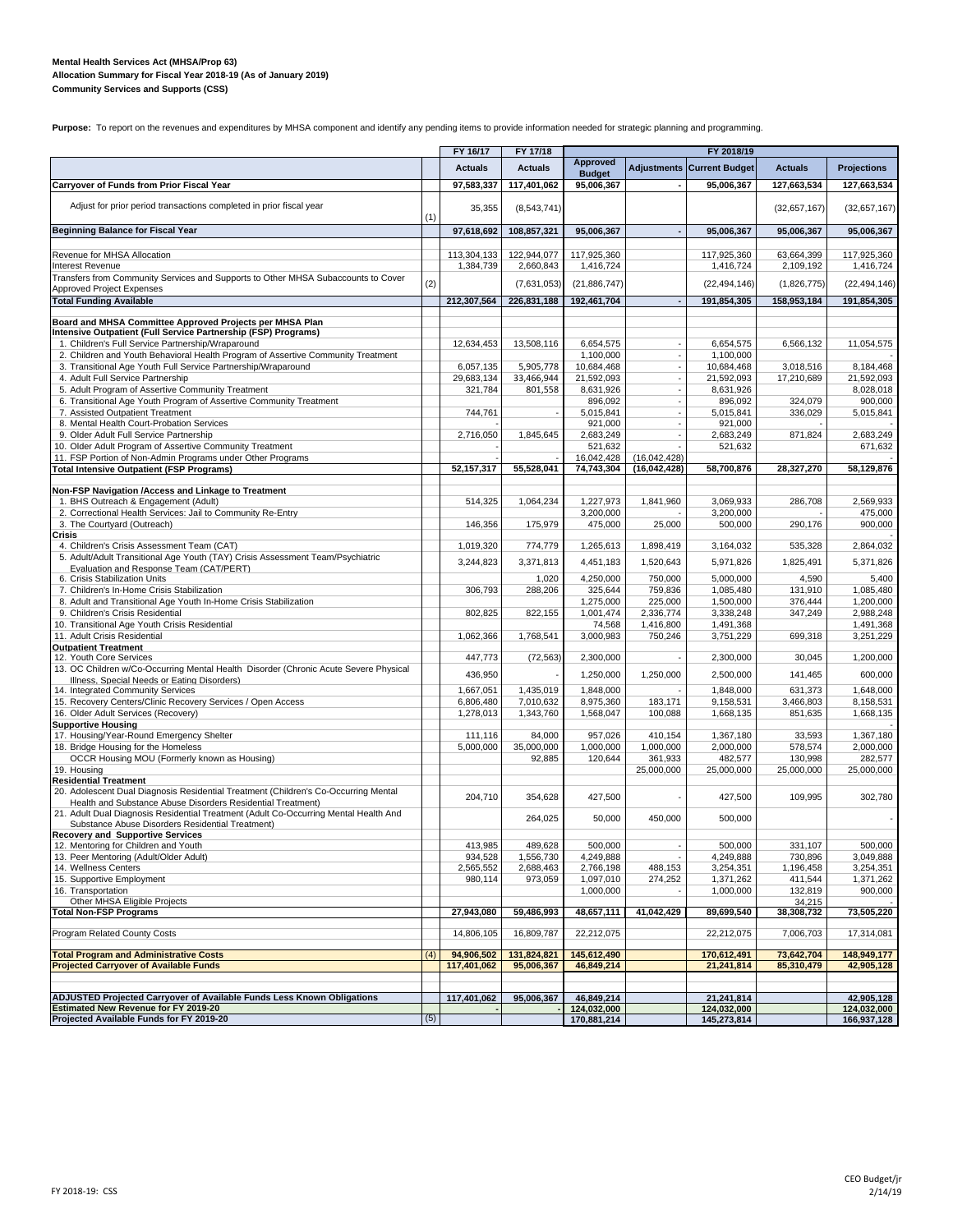## **Mental Health Services Act (MHSA/Prop 63)** Allocation Summary for Fiscal Year 2018-19 (As of January 2019)<br>Prevention and Early Intervention (PEI)

Purpose: To report on the revenues and expenditures by MHSA component and identify any pending items to provide information needed for strategic planning and programming.

|                                                                                                                          |     | FY 16/17                | FY 17/18                  |                        |                    | FY 18/19               |                           |                           |
|--------------------------------------------------------------------------------------------------------------------------|-----|-------------------------|---------------------------|------------------------|--------------------|------------------------|---------------------------|---------------------------|
|                                                                                                                          |     | <b>Actuals</b>          | <b>Actuals</b>            | <b>Budget</b>          | <b>Adjustments</b> | <b>Current</b>         | <b>YTD Actuals</b>        | <b>Projections</b>        |
|                                                                                                                          |     |                         |                           |                        |                    | <b>Budget</b>          |                           |                           |
| Carryover of Funds from Prior Fiscal Year                                                                                |     | 35,453,774              | 34,076,059                | 32,464,861             |                    | 32,464,861             | 37,255,323                | 37,255,323                |
| Adjust for prior period transactions completed in prior fiscal year<br><b>Beginning Balance for Fiscal Year</b>          | (1) | (30, 747)<br>35,423,027 | (2,364,951)<br>31,711,108 | 32,464,861             |                    | 32,464,861             | (4,790,463)<br>32,464,860 | (4,790,463)<br>32,464,860 |
|                                                                                                                          |     |                         |                           |                        |                    |                        |                           |                           |
| Revenue for MHSA Allocation                                                                                              |     | 28,326,033              | 30,736,019                | 29,481,340             |                    | 29,481,340             | 15,916,100                | 29,481,340                |
| Interest Revenue                                                                                                         |     | 497,692                 | 665,211                   | 509,460                |                    | 509,460                | 527,298                   | 509,460                   |
| <b>Total Funding Available</b>                                                                                           |     | 64,246,752              | 63,112,338                | 62,455,661             |                    | 62,455,661             | 48,908,258                | 62,455,660                |
|                                                                                                                          |     |                         |                           |                        |                    |                        |                           |                           |
| Board and MHSA Committee Approved Projects MHSA Plan<br>Prevention                                                       |     |                         |                           |                        |                    |                        |                           |                           |
|                                                                                                                          |     |                         |                           |                        |                    |                        |                           |                           |
| 1. School Readiness and Connect the Tots (Combined)                                                                      |     | 1,595,446               | 1,666,745                 | 2.200.000              | 600.000            | 2.800.000              | 855,723                   | 2.500.000                 |
| 2. School Based Behavioral Health Intervention and Support                                                               |     | 440,000                 | 1,794,994                 | 1,808,589              | 1,600,000          | 3,408,589              | 720.414                   | 2.608.589                 |
| 3. School Based Stress Management Services                                                                               |     | 154,999                 | 148,860                   | 155,000                |                    | 155,000                | 33,286                    | 155,000                   |
| 4. Violence Prevention Education                                                                                         |     | 1,129,470               | 985,619                   | 1,105,651              | 247,000            | 1,352,651              | 316,297                   | 1,352,651                 |
| 5. Gang Prevention Services                                                                                              |     | 68,313                  | 240,041                   | 253,100                |                    | 253,100                | 97,537                    | 253,100                   |
| 6. Training, Assessment and Coordination Services                                                                        |     | 143,665                 | 132,703                   | 508,610                |                    | 508,610                |                           | 200,000                   |
| 7. Mental Health Community Educational Events                                                                            |     | 305,601                 | 214.333                   | 214,333                |                    | 214,333                | (3,681)                   | 214,333                   |
| 8. Statewide Projects                                                                                                    |     | 900,000                 | 866,597                   | 900,000                |                    | 900,000                | 900,000                   | 900,000                   |
| Navigation/Access and Linkage to Treatment                                                                               |     |                         |                           |                        |                    |                        |                           |                           |
| 9. Information and Referral / OC Links                                                                                   |     | 745,325                 | 887,256                   | 1,000,000              |                    | 1,000,000              | 432,436                   | 1,000,000                 |
| 10. Behavioral Health Services Outreach and Engagement Services                                                          |     | 1,035,195               | 935,925                   | 1,300,000              |                    | 1,300,000              | 431,600                   | 1,300,000                 |
| 11. Collaborative Outreach and Engagement                                                                                |     | 2,618,227               | 2,680,544                 | 2,819,044              |                    | 2,819,044              | 1,046,352                 | 2,719,044                 |
| Crisis                                                                                                                   |     |                         |                           |                        |                    |                        |                           |                           |
| 12. Crisis Prevention Hotline                                                                                            |     | 239.933                 | 317,575                   | 392,533                |                    | 392.533                | 136.151                   | 392,533                   |
| <b>Crisis Intervention Network</b>                                                                                       |     |                         |                           |                        |                    |                        | 53,750                    |                           |
| <b>Outpatient Treatment</b>                                                                                              |     |                         |                           |                        |                    |                        |                           |                           |
| 13.4 OC Parent Wellness (OC Maternal and Family Wellness)                                                                |     | 1,910,953               | 1,656,481                 | 2,113,072              |                    | 2,113,072              | 759,258                   | 1,713,072                 |
| 14. Early Intervention for Stress Free Families                                                                          |     | 470,101                 | 555,913                   | 534,693                |                    | 534,693                | 241,402                   | 575,000                   |
| 15. 1st Onset of Psychiatric Illness<br>16. Early Intervention Services for Older Adults                                 |     | 1,414,835<br>1,406,881  | 1,431,728<br>1,469,855    | 1,500,000<br>1,469,500 |                    | 1,500,000<br>1,469,500 | 592,973<br>620,691        | 1,500,000<br>1,469,500    |
|                                                                                                                          |     |                         |                           |                        |                    |                        |                           |                           |
| 17. School Based Mental Health Services (Combined)                                                                       |     | 2,142,292<br>1,703,956  | 2,154,976<br>437,453      | 2,915,236<br>440,000   |                    | 2,915,236<br>440,000   | 1,161,306                 | 2,315,236<br>440,000      |
| 18. School Based Behavioral Health Intervention and Support-Early Intervention Services<br>19. Survivor Support Services |     | 286,799                 | 271,901                   | 343,693                |                    | 343,693                | 183,280<br>142,869        | 343,693                   |
| 20. Community Counseling and Supportive Services                                                                         |     | 1,681,686               | 1,880,480                 | 2,186,136              |                    | 2,186,136              | 949,042                   | 1,986,136                 |
| 21. OC ACCEPT                                                                                                            |     | 478,383                 | 520.853                   | 490,000                |                    | 490,000                | 272,175                   | 550,000                   |
| 22. OC4VETS                                                                                                              |     | 1,179,053               | 867,618                   | 1,295,957              |                    | 1,295,957              | 302,255                   | 1,000,000                 |
| 23. College Veterans Programs                                                                                            |     | 79,724                  | 84,383                    | 400,000                |                    | 400,000                | 19,292                    | 400,000                   |
| <b>Recovery and Supportive Services</b>                                                                                  |     |                         |                           |                        |                    |                        |                           |                           |
| 24. Parent Education & Support Services                                                                                  |     | 466,120                 | 570,475                   | 1,066,000              |                    | 1,066,000              | 324,674                   | 1,064,770                 |
| 25. Family Support Services                                                                                              |     | 688,611                 | 235,631                   | 282,000                |                    | 282,000                | 81,534                    | 279,996                   |
| 26. Children's Support and Parenting Program                                                                             |     | 1,398,962               | 1,629,971                 | 1,800,000              |                    | 1,800,000              | 813,861                   | 1,700,000                 |
| 27. WarmLine                                                                                                             |     | 450,658                 | 462,342                   | 536,566                |                    | 536,566                | 223,119                   | 536,566                   |
| 28. Training in Physical Fitness and Nutrition                                                                           |     | 9,045                   | 1,735                     | 15,000                 |                    | 15,000                 |                           |                           |
| Other Eligible Programs (BH Disaster Response Svcs)                                                                      |     |                         |                           |                        |                    |                        | 1,185                     |                           |
| <b>Total Prevention and Early Intervention Programs</b>                                                                  |     | 25, 144, 233            | 25,102,987                | 30,044,713             | 2,447,000          | 32,491,713             | 11,708,781                | 29,469,219                |
|                                                                                                                          |     |                         |                           |                        |                    |                        |                           |                           |
| Program Related County Costs                                                                                             |     | 5,026,460               | 5,544,490                 | 5,408,048              |                    | 5,408,048              | 2,216,849                 | 5.710.825                 |
| <b>Total Program and Administrative Costs</b>                                                                            |     | 30,170,693              | 30,647,477                | 35,452,761             | 2,447,000          | 37,899,761             | 13,925,630                | 35,180,044                |
| <b>Projected Carryover of Available Funds</b>                                                                            |     | 34,076,059              | 32,464,861                | 27,002,900             | (2, 447, 000)      | 24,555,900             | 34,982,628                | 27,275,616                |
|                                                                                                                          |     |                         |                           |                        |                    |                        |                           |                           |
| <b>Pending Obligations/Adjustments:</b>                                                                                  | (3) |                         |                           |                        |                    |                        |                           |                           |
| Release liability recorded in previous fiscal year                                                                       |     |                         | 248.197                   | 248.197                |                    | 248.197                |                           | 248.197                   |
| Reclassify portion of PEI amount moved to Prudent Reserve per State                                                      |     |                         | 11,343,034                | 11,343,034             |                    | 11,343,034             |                           | 11,343,034                |
|                                                                                                                          |     |                         |                           |                        |                    |                        |                           |                           |
| ADJUSTED Projected Carryover of Available Funds Less Known Obligations                                                   | (4) | 34,076,059              | 44,056,092                | 38,594,131             |                    | 36, 147, 131           | 34,982,628                | 38,866,847                |
| <b>Estimated New Revenue for FY 2019-20</b>                                                                              |     |                         |                           | 31,008,000             |                    | 31,008,000             |                           | 31,008,000                |
| Projected Available Funds for FY 2019-20                                                                                 | (5) |                         |                           | 69,602,131             |                    | 67,155,131             |                           | 69,874,847                |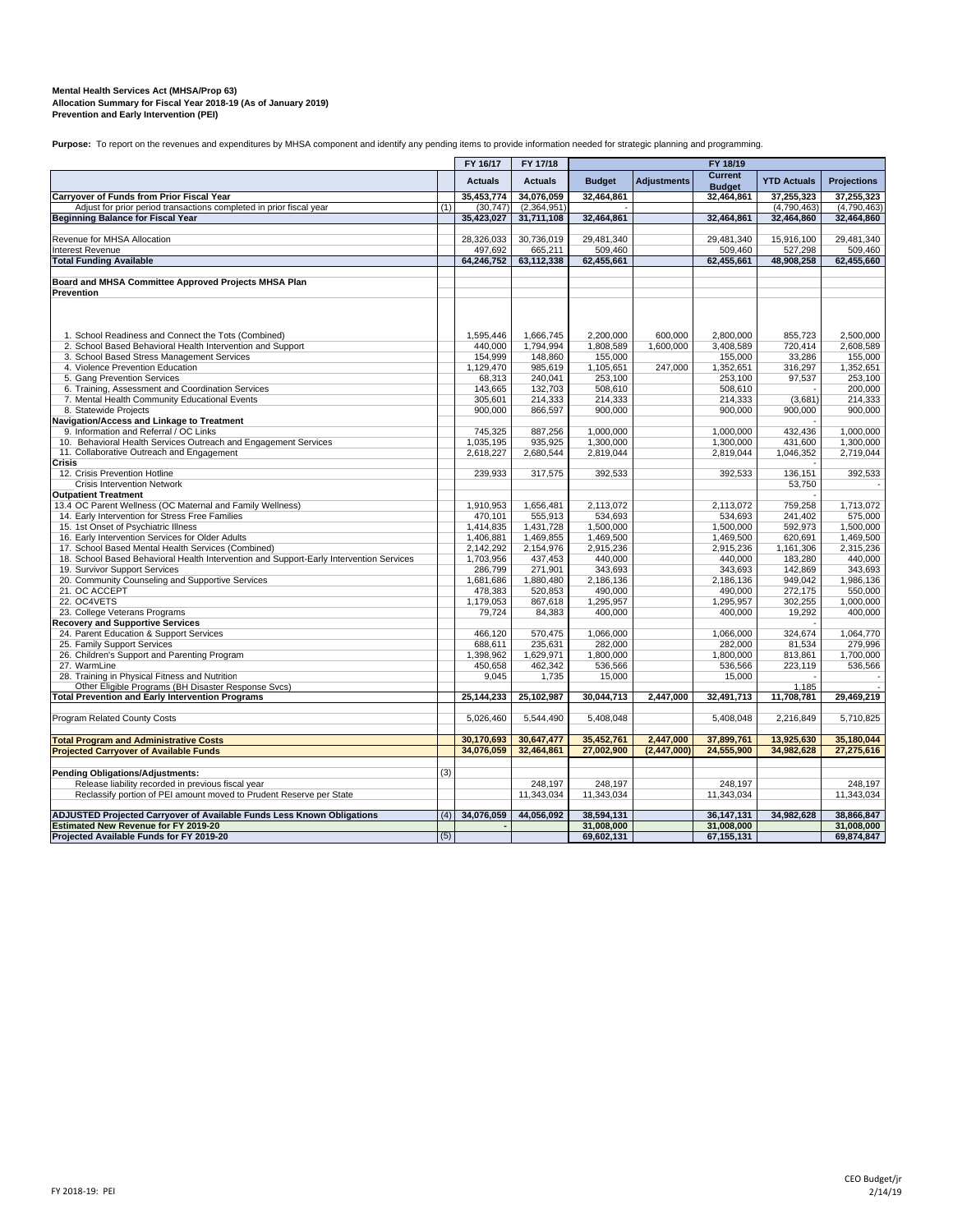### **Mental Health Services Act (MHSA/Prop 63) Innovation (INN) Allocation Summary for Fiscal Year 2018‐19 (As of January 2019)**

Purpose: To report on the revenues and expenditures by MHSA component and identify any pending items to provide information needed for strategic planning and programming.

|                                                                                      |     | FY 16/17       | FY 17/18       |                                 | FY 18/19       |                    |  |  |
|--------------------------------------------------------------------------------------|-----|----------------|----------------|---------------------------------|----------------|--------------------|--|--|
|                                                                                      |     | <b>Actuals</b> | <b>Actuals</b> | <b>Current</b><br><b>Budget</b> | <b>Actuals</b> | <b>Projections</b> |  |  |
| <b>Carryover of Funds from Prior Fiscal Year</b>                                     |     | 22,574,691     | 27,040,691     | 32,707,574                      | 33,383,443     | 33,383,443         |  |  |
| Adjust for prior period transactions completed in prior fiscal year                  | (1) | (1,200,935)    | (117, 521)     |                                 | (675, 870)     | (675, 870)         |  |  |
| Beginning Balance for Fiscal Year                                                    |     | 21,373,756     | 26,923,170     | 32,707,574                      | 32,707,574     | 32,707,574         |  |  |
|                                                                                      |     |                |                |                                 |                |                    |  |  |
| Revenue for MHSA Allocation                                                          |     | 7,454,219      | 8,088,426      | 7,758,247                       | 4,188,447      | 7,758,247          |  |  |
| Interest Revenue                                                                     |     | 202,985        | 175,056        | 207,740                         | 138,763        | 207,740            |  |  |
| <b>Total Funding Available</b>                                                       |     | 29,030,960     | 35,186,652     | 40,673,561                      | 37,034,784     | 40,673,561         |  |  |
| Board and MHSA Committee Approved Projects per MHSA Plan                             |     |                |                |                                 |                |                    |  |  |
| Prevention                                                                           |     |                |                |                                 |                |                    |  |  |
| 1. Religious Leaders Behavioral Health Training Services                             |     | 310,975        | 265,597        | 259,450                         | 123,357        | 259,450            |  |  |
| <b>Outpatient Treatment</b>                                                          |     |                |                |                                 |                |                    |  |  |
| 2. Strong Families-Strong Children: Behavioral Health Services for Military Families |     | 531,308        | 434,322        | 495,904                         | 214,060        | 488,413            |  |  |
| <b>Recovery and Supportive Services</b>                                              |     |                |                |                                 |                |                    |  |  |
| 3. Continuum of Care for Veteran and Military Children and Families                  |     |                | 1,193          | 961,871                         | 216,689        | 793,975            |  |  |
| 4. Step Forward Project: On-Site Engagement in the Collaborative Courts              |     | 276.958        | 216,489        | 224,015                         | 105,919        | 223,602            |  |  |
| 5. Behavioral Health Services for Independent Living                                 |     |                | 367,280        | 402,234                         | 110,971        | 369,317            |  |  |
| <b>Special Projects</b>                                                              |     |                |                |                                 |                |                    |  |  |
| 6. Mental Health Technology Solutions                                                |     |                | 208,459        | 6,000,000                       | 6,048,479      | 6,000,000          |  |  |
| 7. OC Additional Components to Tech Solutions                                        |     |                |                | 2,000,000                       |                |                    |  |  |
| 8. Early Psychosis Learning Health Care Network                                      |     |                |                |                                 |                | 250,000            |  |  |
| <b>Total Innovation Programs</b>                                                     |     | 1,119,241      | 1,493,340      | 10,343,474                      | 6,819,475      | 8,384,757          |  |  |
|                                                                                      |     |                |                |                                 |                |                    |  |  |
| <b>Program Related County Costs</b>                                                  |     | 871,028        | 985,738        | 1,861,825                       | 386,219        | 1,015,310          |  |  |
| <b>Total Program and Administrative Costs</b>                                        | (4) | 1,990,269      | 2,479,078      | 12,205,299                      | 7,205,694      | 9,400,067          |  |  |
| <b>Projected Carryover of Available Funds</b>                                        |     | 27,040,691     | 32,707,574     | 28,468,262                      | 29,829,090     | 31,273,494         |  |  |
| <b>Estimated New Revenue for FY 2019-20</b>                                          | (5) |                |                | 8,160,000                       |                | 8,160,000          |  |  |
| Projected Available Funds for FY 2019-20                                             |     |                |                | 36,628,262                      |                | 39,433,494         |  |  |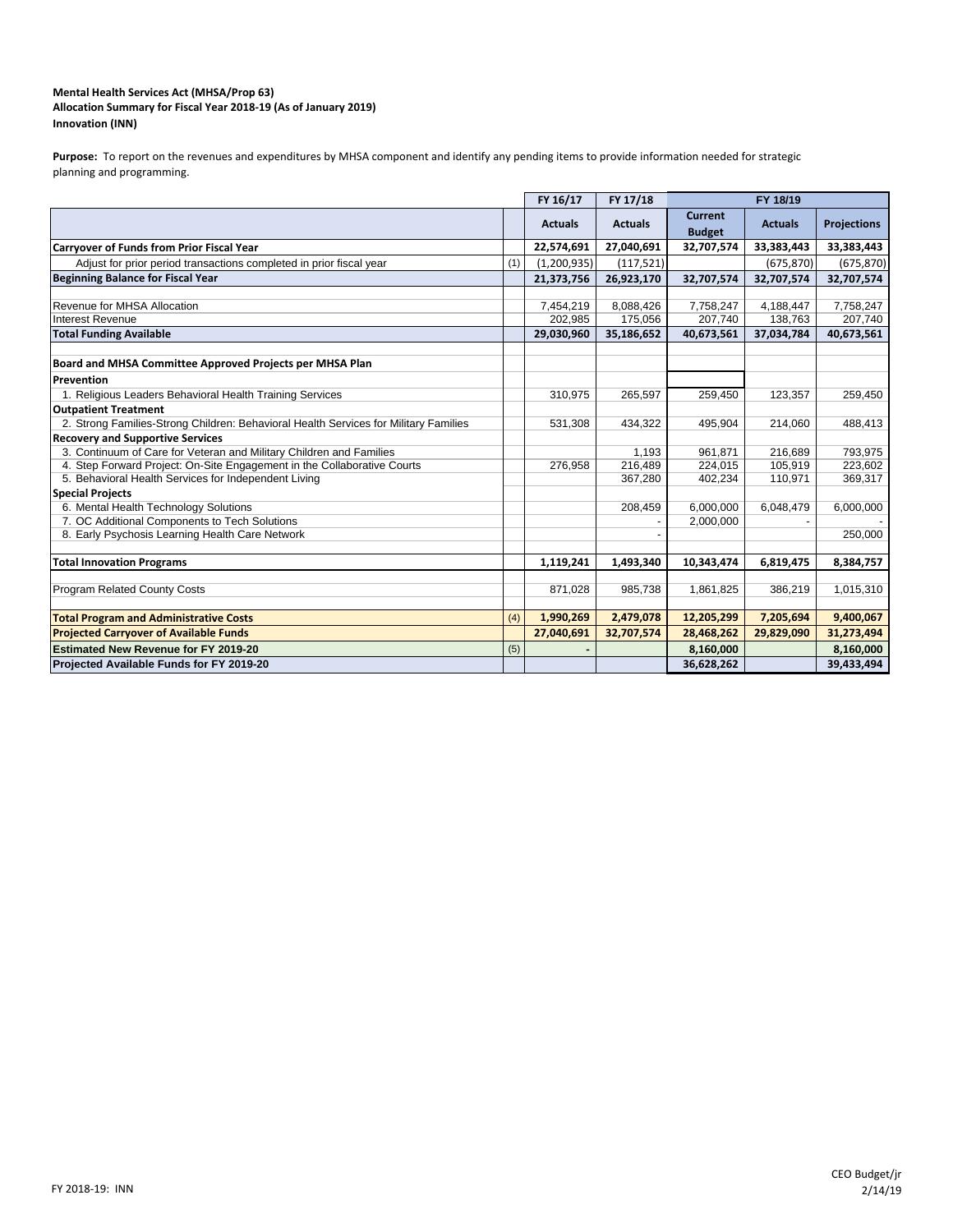#### **Workforce Education and Training (WET) Mental Health Services Act (MHSA/Prop 63) Allocation Summary for Fiscal Year 2018‐19 (As of January 2019)**

Purpose: To report on the revenues and expenditures by MHSA component and identify any pending items to provide information needed for strategic planning and programming.

|                                                                                   |     | FY 16/17       | FY 17/18       | FY 18/19                  |                    |                                 |                |                    |
|-----------------------------------------------------------------------------------|-----|----------------|----------------|---------------------------|--------------------|---------------------------------|----------------|--------------------|
|                                                                                   |     | <b>Actuals</b> | <b>Actuals</b> | Approved<br><b>Budget</b> | <b>Adjustments</b> | <b>Current</b><br><b>Budget</b> | <b>Actuals</b> | <b>Projections</b> |
| Carryover of Funds from Prior Fiscal Year                                         |     |                | 351,651        |                           |                    |                                 | 29,301         | 29,301             |
| Adjust for prior period transactions completed in prior fiscal year               | (1) |                | (351, 651)     |                           |                    |                                 | (29, 301)      | (29, 301)          |
| Transfers from Community Services and Supports to Cover Approved Project Expenses | (2) | 4,547,430      | 4,347,838      | 5,150,282                 | (65,000)           | 5,085,282                       | 1,824,812      | 5,085,282          |
| Total Funding Available for FY 2018-19                                            |     | 4,547,430      | 4,347,838      | 5,150,282                 | (65,000)           | 5,085,282                       | 1,824,812      | 5,085,282          |
|                                                                                   |     |                |                |                           |                    |                                 |                |                    |
| Board and MHSA Committee Approved Projects per MHSA Plan                          |     |                |                |                           |                    |                                 |                |                    |
| 1. Workforce Staffing Support                                                     |     | 508.876        | 1,128,221      | 1,120,000                 |                    | 1,120,000                       | 605,763        | 1,140,000          |
| 2. Training and Technical Assistance                                              |     | 1,336,693      | 1,208,980      | 1,438,000                 | (65,000)           | 1,373,000                       | 502,387        | 1,373,000          |
| 3. Mental Health Career Pathways Programs                                         |     | 857,750        | 858,633        | 927,000                   |                    | 927,000                         | 341,265        | 927,000            |
| 4. Residency and Internship Programs                                              |     | 225,533        | 233,560        | 238,381                   |                    | 238,381                         | 95,233         | 238,381            |
| 5. Financial Incentive Programs                                                   |     | 348,895        | 397,986        | 641,265                   |                    | 641,265                         | 92,739         | 870,322            |
| <b>Total Workforce Education and Training Programs</b>                            |     | 3,277,747      | 3,827,380      | 4,364,646                 | (65,000)           | 4,299,646                       | 1,637,387      | 4,548,703          |
|                                                                                   |     |                |                |                           |                    |                                 |                |                    |
| <b>Program Related County Costs</b>                                               |     | 1,269,683      | 520,458        | 785,636                   |                    | 785,636                         | 187,425        | 536,579            |
|                                                                                   |     |                |                |                           |                    |                                 |                |                    |
| <b>Total Program and Administrative Costs</b>                                     | (4) | 4,547,430      | 4,347,838      | 5,150,282                 | (65,000)           | 5,085,282                       | 1,824,812      | 5,085,282          |
| Projected Available Funds for FY 2019-20                                          |     |                |                |                           |                    |                                 |                |                    |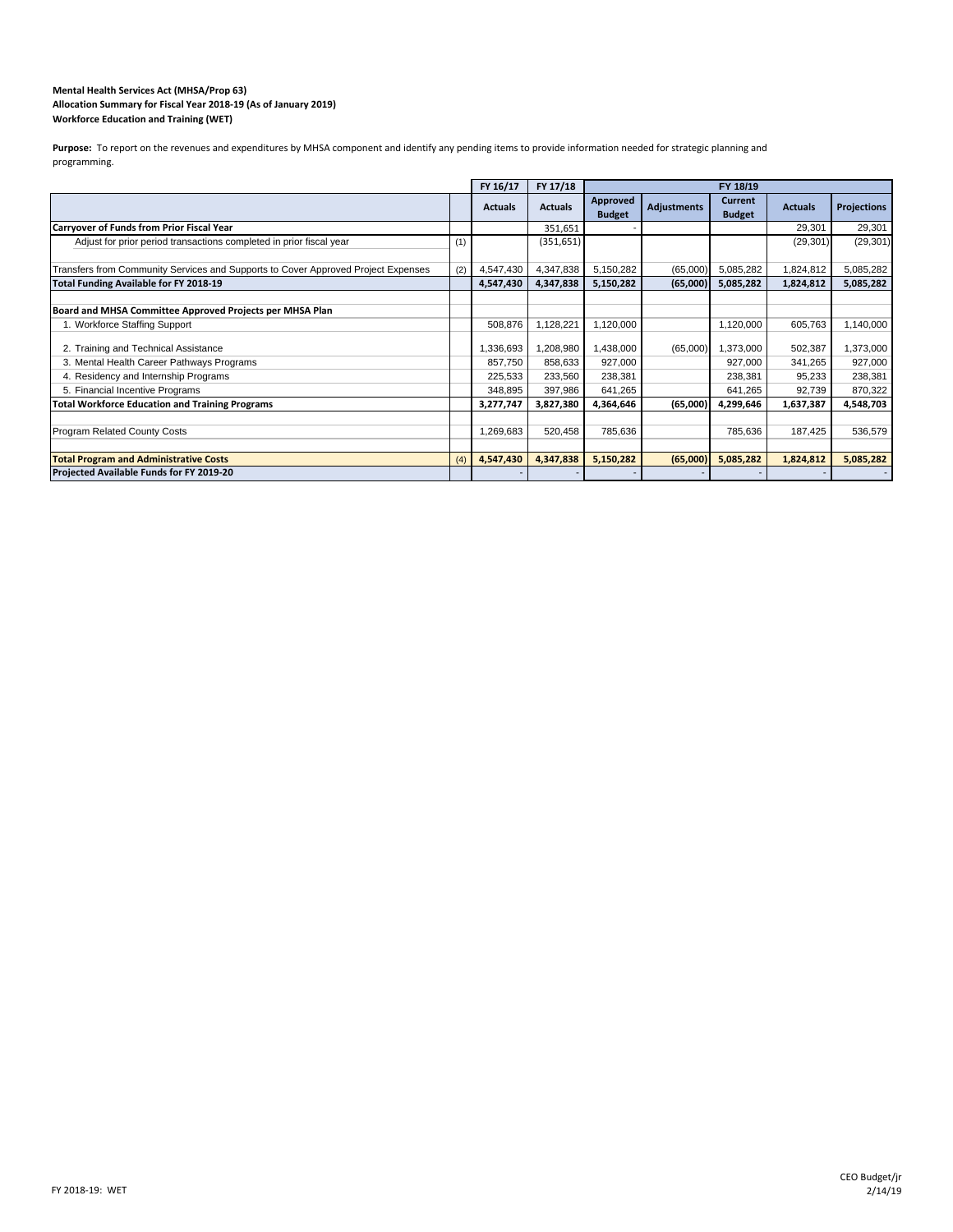#### **Mental Health Services Act (MHSA/Prop 63) Allocation Summary for Fiscal Year 2018‐19 (As of January 2019) Capital Facilities and Technological Needs**

Purpose: To report on the revenues and expenditures by MHSA component and identify any pending items to provide information needed for strategic planning and programming.

|                                                                                                                             |     | FY 16/17<br>FY 17/18<br>FY 18/19 |                        |                           |                    |                                 |                    |                          |
|-----------------------------------------------------------------------------------------------------------------------------|-----|----------------------------------|------------------------|---------------------------|--------------------|---------------------------------|--------------------|--------------------------|
|                                                                                                                             |     | <b>Actuals</b>                   | <b>Actuals</b>         | Approved<br><b>Budget</b> | <b>Adjustments</b> | <b>Current</b><br><b>Budget</b> | <b>YTD Actuals</b> | <b>Projections</b>       |
| Carryover of Funds from Prior Fiscal Year                                                                                   |     | 3,739,869                        | 4,337,768              | 3,739,869                 |                    | 3,739,869                       | 3,739,869          | 3,739,869                |
| Adjust for prior period transactions completed in prior fiscal year                                                         | (1) | 597,899                          | (597, 899)             |                           |                    |                                 |                    |                          |
| <b>Beginning Balance for Fiscal Year</b>                                                                                    |     | 4,337,768                        | 3,739,869              | 3,739,869                 |                    | 3,739,869                       | 3,739,869          | 3,739,869                |
| Transfers from Community Services and Supports to Cover Approved Project Expenses<br>Total Funding Available for FY 2018-19 | (2) | 3,418,388<br>7,756,156           | 3,283,215<br>7,023,084 | 16,736,465<br>20,476,334  | 672,399            | 17,408,864<br>21,148,733        | 1,962<br>3,741,831 | 17,408,864<br>21,148,733 |
|                                                                                                                             |     |                                  |                        |                           |                    |                                 |                    |                          |
| Board and MHSA Committee Approved Projects per MHSA Plan                                                                    |     |                                  |                        |                           |                    |                                 |                    |                          |
| 1. Co-Located Services Facility                                                                                             |     |                                  |                        | 9,000,000                 |                    | 9,000,000                       |                    | 9,000,000                |
| <sup>2.</sup> Youth Core Services Building Upgrades                                                                         |     |                                  |                        | 200,000                   | (130,000)          | 70,000                          |                    | 70.000                   |
| Behavioral Health Training Facility                                                                                         |     |                                  |                        |                           | 65,000             | 65,000                          |                    | 65.000                   |
| 6. Electronic Health Record (EHR)                                                                                           |     | 2,796,656                        | 2,974,709              | 8,152,825                 | 3,543,147          | 11,695,972                      | 3,620,008          | 11,695,972               |
| <b>Total Workforce Education and Training Programs</b>                                                                      |     | 2,796,656                        | 2,974,709              | 17,352,825                | 3,478,147          | 20,830,972                      | 3,620,008          | 20,830,972               |
|                                                                                                                             |     |                                  |                        |                           |                    |                                 |                    |                          |
| <b>Program Related County Costs</b>                                                                                         |     | 621,732                          | 308,506                | 3,123,509                 | (2,805,748)        | 317.761                         | 121,823            | 317,761                  |
| <b>Total Program and Administrative Costs</b>                                                                               | (4) | 3,418,388                        | 3,283,215              | 20,476,334                | 672,399            | 21,148,733                      | 3,741,831          | 21,148,733               |
| Projected Available Funds for FY 2019-20                                                                                    |     | 4,337,768                        | 3,739,869              |                           |                    |                                 |                    |                          |